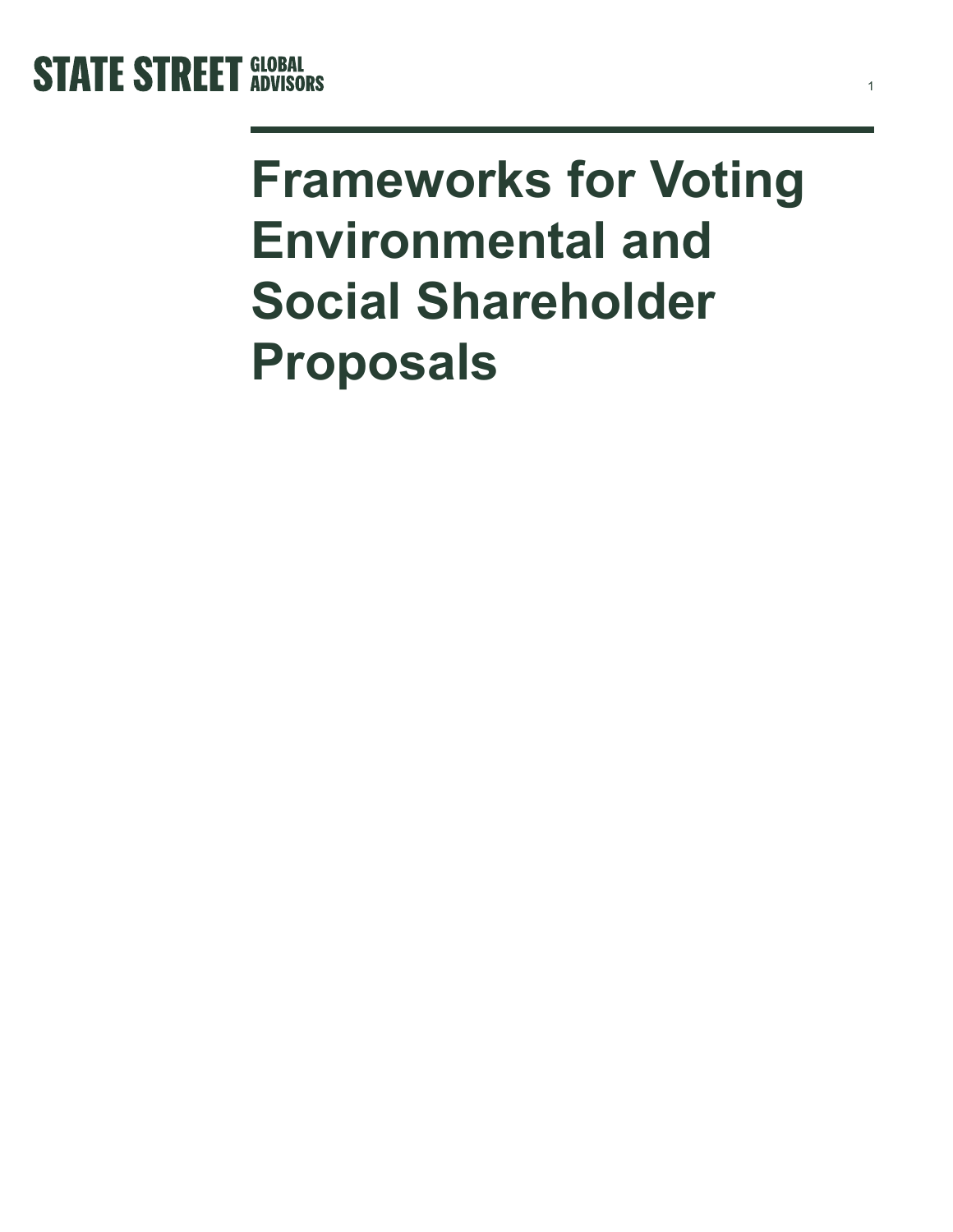# **STATE STREET GLOBAL**

In addition to the State Street Global Advisors Proxy Voting Guidelines, we leverage the following frameworks to analyze shareholder proposals on certain environmental and social topics:

#### **Climate**

We evaluate climate-related proposals on a case-by-case basis taking into consideration, including, but not limited to: the reasonableness of the proposal, alignment with the Taskforce for Climate-related Financial Disclosures (TCFD) framework and the Sustainability Accounting Standards Board (SASB) standards where relevant, market and industry trends, peer performance, and dialogues with company management, boards, and other stakeholders. We also consider whether companies have:

- Demonstrated progress on enhancing disclosure;
- Made a meaningful commitment to enhancing disclosure; and/or
- A productive engagement history on the topic of climate change with State Street Global Advisors.

As noted above, we expect all companies in our portfolios to offer public disclosures in accordance with the four pillars of the TCFD framework:

- 1. Governance,
- 2. Strategy,
- 3. Risk Management, and
- 4. Metrics and Targets.

Additionally, we expect companies in carbon-intensive sectors to disclose:

- 1. Interim greenhouse gas emissions reduction targets to accompany long-term climate ambitions
- 2. Discussion of impacts of scenario-planning on strategy and financial planning
- 3. Use of carbon pricing in capital allocation decisions
- 4. Scope 1, 2, and material categories of Scope 3 greenhouse gas emissions

A company's alignment with these expectations (or lack thereof) will inform our vote on relevant shareholder proposals.

*For additional context on our expectations for climate-related disclosures, please review our relevant [guidance](https://www.ssga.com/library-content/pdfs/asset-stewardship/guidance-on-climate-related-disclosures.pdf).*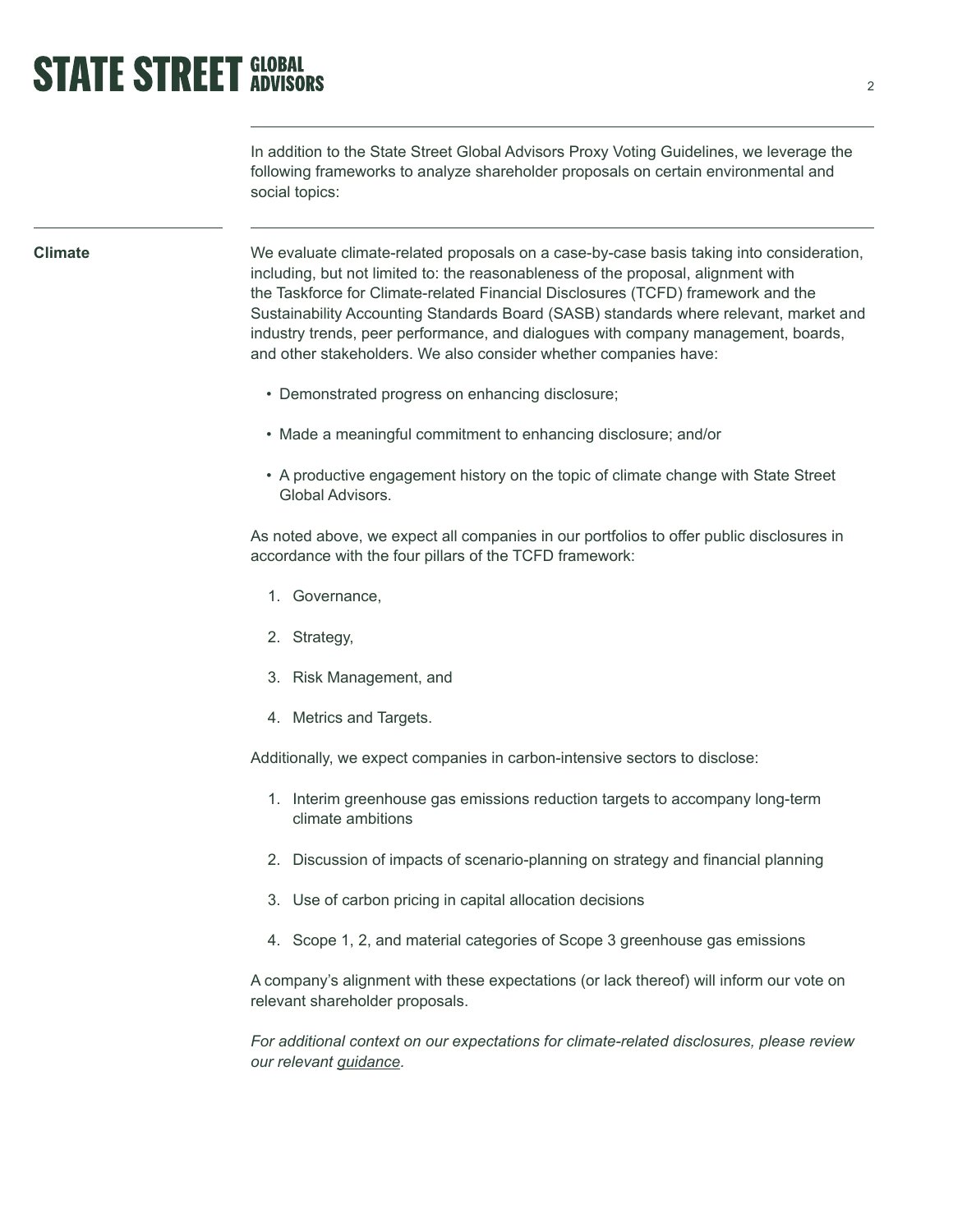## **STATE STREET GLOBAL STATE**

| <b>Sustainability</b>                      | We evaluate sustainability-focused proposals on a case-by-case basis. There are a wide<br>range of sustainability issues that present varying degrees of risk to companies depending<br>on their sector. With this in mind, we find that sustainability-focused shareholder proposals<br>that address an environmental topics deemed 'financially material' to a particular sector by<br>SASB are compelling. In addition to SASB aligned disclosure, other factors that we may<br>consider include:<br>• Demonstrated progress on enhancing disclosure;<br>• Made a meaningful commitment to enhancing disclosure; and/or<br>• A productive engagement history on the relevant sustainability topic with State Street<br><b>Global Advisors</b> |
|--------------------------------------------|--------------------------------------------------------------------------------------------------------------------------------------------------------------------------------------------------------------------------------------------------------------------------------------------------------------------------------------------------------------------------------------------------------------------------------------------------------------------------------------------------------------------------------------------------------------------------------------------------------------------------------------------------------------------------------------------------------------------------------------------------|
|                                            |                                                                                                                                                                                                                                                                                                                                                                                                                                                                                                                                                                                                                                                                                                                                                  |
| Diversity, Equity, and<br><b>Inclusion</b> | We expect all companies in our portfolio to offer public disclosures in five key areas:                                                                                                                                                                                                                                                                                                                                                                                                                                                                                                                                                                                                                                                          |
|                                            | 1. Strategy Articulate the role diversity (of race, ethnicity, and gender, at minimum)<br>plays in the firm's broader human capital management practices and long-<br>term strategy.                                                                                                                                                                                                                                                                                                                                                                                                                                                                                                                                                             |
|                                            | 2. Goals Describe what timebound and specific diversity goals (related to race,<br>ethnicity, and gender, at minimum) exist, how these goals contribute to the firm's<br>overall strategy, and how they are managed and progressing.                                                                                                                                                                                                                                                                                                                                                                                                                                                                                                             |
|                                            | 3. Metrics Provide measures of the diversity of the firm's global employee base and<br>board, including:                                                                                                                                                                                                                                                                                                                                                                                                                                                                                                                                                                                                                                         |
|                                            | a. Workforce Employee diversity by race, ethnicity, and gender (at minimum). We<br>expect to see this information broken down by industry- relevant employment<br>categories or levels of seniority, for all full-time employees. In the US, companies<br>are expected to at least use the disclosure framework set forth by the United<br>States Equal Employment Opportunity Commission's EEO-1 Survey. Non-US<br>companies are encouraged to disclose this information in alignment with SASB's<br>guidance and nationally appropriate frameworks.                                                                                                                                                                                            |
|                                            | b. Board Diversity characteristics, including racial, ethnic, and gender makeup (at<br>minimum) of the board of directors.                                                                                                                                                                                                                                                                                                                                                                                                                                                                                                                                                                                                                       |
|                                            | 4. Board Diversity Articulate goals and strategy related to diverse representation at<br>the board level (including race, ethnicity, and gender, at minimum), including how<br>the board reflects the diversity of the company's workforce, community, customers<br>and other key stakeholders.                                                                                                                                                                                                                                                                                                                                                                                                                                                  |
|                                            | 5. Board Oversight Describe how the board executes its oversight role in diversity<br>and inclusion.                                                                                                                                                                                                                                                                                                                                                                                                                                                                                                                                                                                                                                             |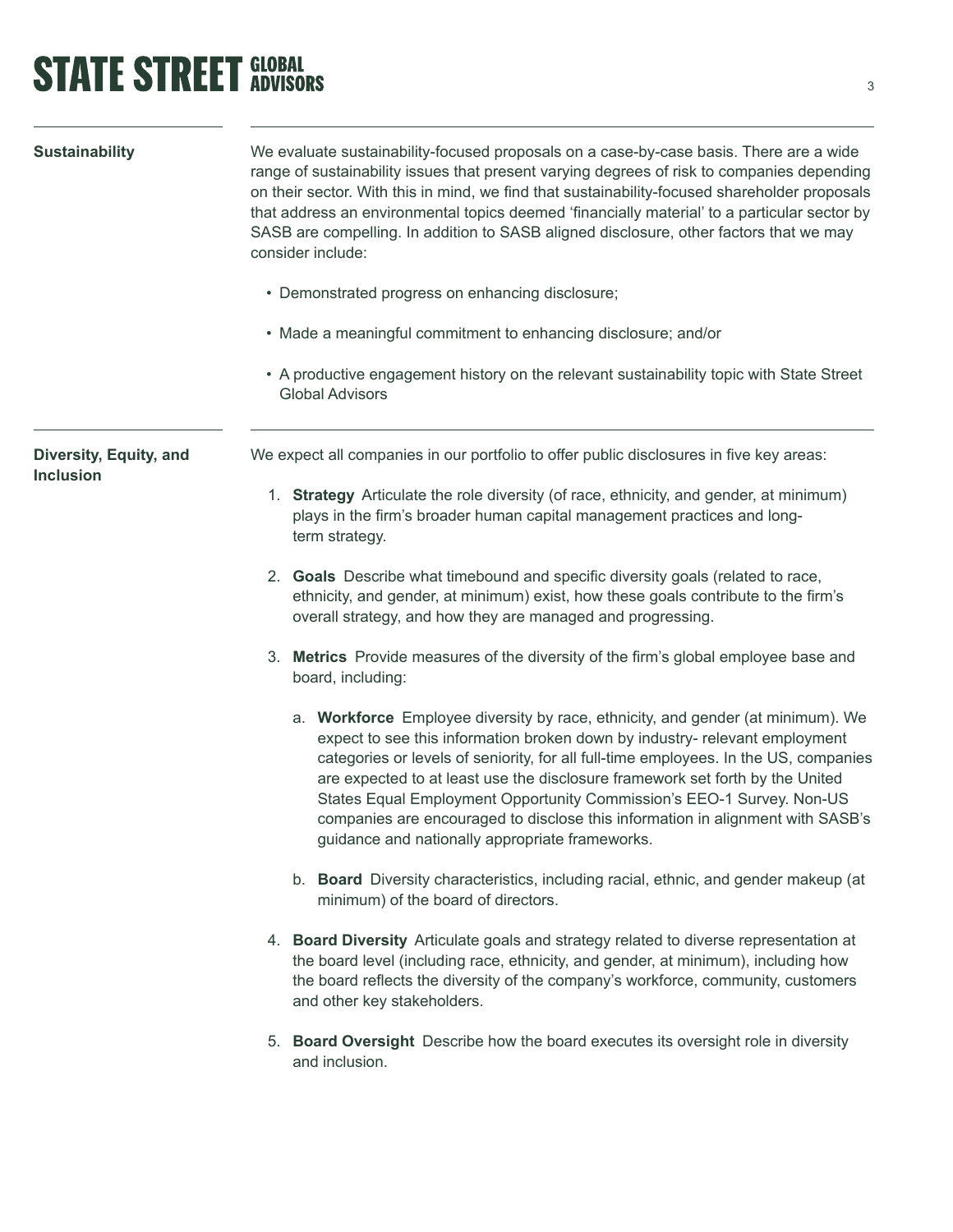### **STATE STREET GLOBAL STATE STREET GLOBAL**

This analysis will inform our approach to voting:

|                                                      | • If the company is aligned with four or five of our expectations, we will most likely vote<br>against the diversity-related proposal. If the company is aligned with only three or<br>fewer of our expectations, we will most likely engage with the company to seek further<br>alignment with our expectations.                                                                                                                                                                                                       |
|------------------------------------------------------|-------------------------------------------------------------------------------------------------------------------------------------------------------------------------------------------------------------------------------------------------------------------------------------------------------------------------------------------------------------------------------------------------------------------------------------------------------------------------------------------------------------------------|
|                                                      | • In certain circumstances, we will utilize an abstain option for those companies<br>committing to improve their practices.                                                                                                                                                                                                                                                                                                                                                                                             |
|                                                      | • In the absence of a commitment from the company to align with four or five of our<br>expectations, and if our engagement is not productive, we will most likely support<br>proposals that would meaningfully advance diversity-related disclosures.                                                                                                                                                                                                                                                                   |
|                                                      | For additional context on our expectations for diversity-related disclosures, please review<br>our relevant guidance.                                                                                                                                                                                                                                                                                                                                                                                                   |
| <b>Civil Rights or Racial</b><br><b>Equity Audit</b> | . We will vote against proposals at companies that clearly and publicly articulate (1) the<br>board's process for overseeing risks related to racial equity and/or civil rights (e.g.,<br>committee responsible, frequency of discussions, etc.); (2) the specific risks that the<br>board oversees related to the impact of a company's products, practices, and services<br>on underrepresented communities inside and outside the organization; and (3) the<br>company's plan and processes to mitigate these risks. |
|                                                      | • We will abstain on proposals at companies that have a stated and specific<br>commitment to improving board oversight of racial equity and/or civil rights risks as<br>described above, and to identifying and managing relevant risks.                                                                                                                                                                                                                                                                                |
|                                                      | • We will vote for proposals at companies that do not disclose the board's process for<br>overseeing risks related to racial equity and/or civil rights as described above, have no<br>plan in place to address these risks, and/or cannot identify any relevant risks.                                                                                                                                                                                                                                                 |
|                                                      | For additional context on our expectations for relevant disclosures, please review<br>our <i>guidance</i> .                                                                                                                                                                                                                                                                                                                                                                                                             |
| <b>Pay Equity</b>                                    | To evaluate shareholder proposals on this issue, we look for the following four disclosures<br>by the company:                                                                                                                                                                                                                                                                                                                                                                                                          |
|                                                      | 1. Confirmation that individuals, regardless of race or gender, are compensated equally<br>in the same positions;                                                                                                                                                                                                                                                                                                                                                                                                       |
|                                                      | 2. Workforce diversity statistics (including race and gender) at each level of management;                                                                                                                                                                                                                                                                                                                                                                                                                              |
|                                                      | 3. Long-term, diversity-specific goals (specific to race and gender) established for each<br>level of management; and                                                                                                                                                                                                                                                                                                                                                                                                   |
|                                                      | 4. A description of the strategy or practices that are in place to support achieving the goals.                                                                                                                                                                                                                                                                                                                                                                                                                         |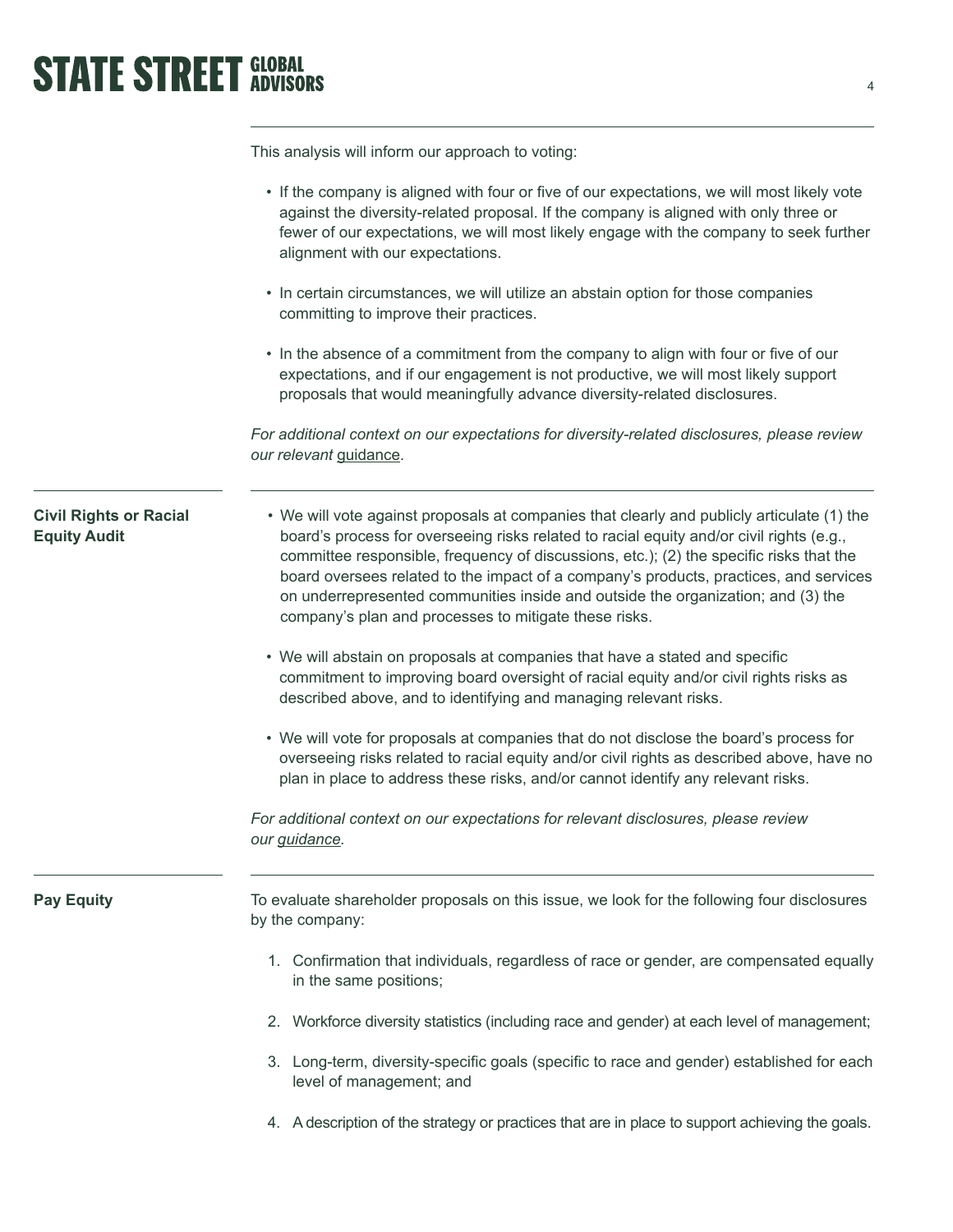# **STATE STREET GLOBAL**

We will vote against proposals at companies that meet our expectations. We will abstain on proposals at companies that commit to meeting our expectations within a specific and reasonable timeline. We will vote for proposals at companies that do not meet our expectations and cannot commit to doing so.

*For additional context on our expectations for relevant disclosures, please review our [guidance.](https://www.ssga.com/library-content/pdfs/asset-stewardship/guidance-on-diversity-disclosures-practices.pdf)* 

**Human Rights**

We expect all companies to disclose:

1. What processes exist for identifying risks related to human rights.

If any material human rights risks are identified, we expect further disclosures on

- 2. Which human rights-related risks the company considers most material;
- 3. How the company manages and mitigates those risks;
- 4. How the board oversees risks related to human rights; and
- 5. How the company assesses the effectives of its human rights risk management program.

If the company is aligned with four or five of our expectations, we will most likely vote against the proposal. If the company is aligned with only three or fewer of our expectations, we will most likely engage with the company to seek further alignment with our expectations. In certain circumstances, we will utilize an abstain option for those companies committing to improve their practices. In the absence of a commitment from the company to align with four or five of our expectations, and if our engagement is not productive, we will most likely support proposals that would meaningfully advance relevant disclosures.

*For additional context on our expectations for human rights-related disclosures, please review our relevant [guidance.](https://www.ssga.com/library-content/pdfs/global/human-rights-disclosure-practices.pdf)* 

| <b>Human Capital</b><br><b>Management</b> | We expect companies to publicly disclose the following information:                                                                                                                     |
|-------------------------------------------|-----------------------------------------------------------------------------------------------------------------------------------------------------------------------------------------|
|                                           | <b>Strategy</b> How the firm's approach to human capital management advances its<br>overall long-term business strategy;                                                                |
|                                           | 2. <b>Compensation</b> How pay strategies throughout the organization help to attract<br>and retain employees, and incentivize contributions to an effective human<br>capital strategy; |
|                                           | 3. Voice How concerns and ideas from workers are solicited and acted upon, and how<br>the workforce is engaged and empowered in the organization;                                       |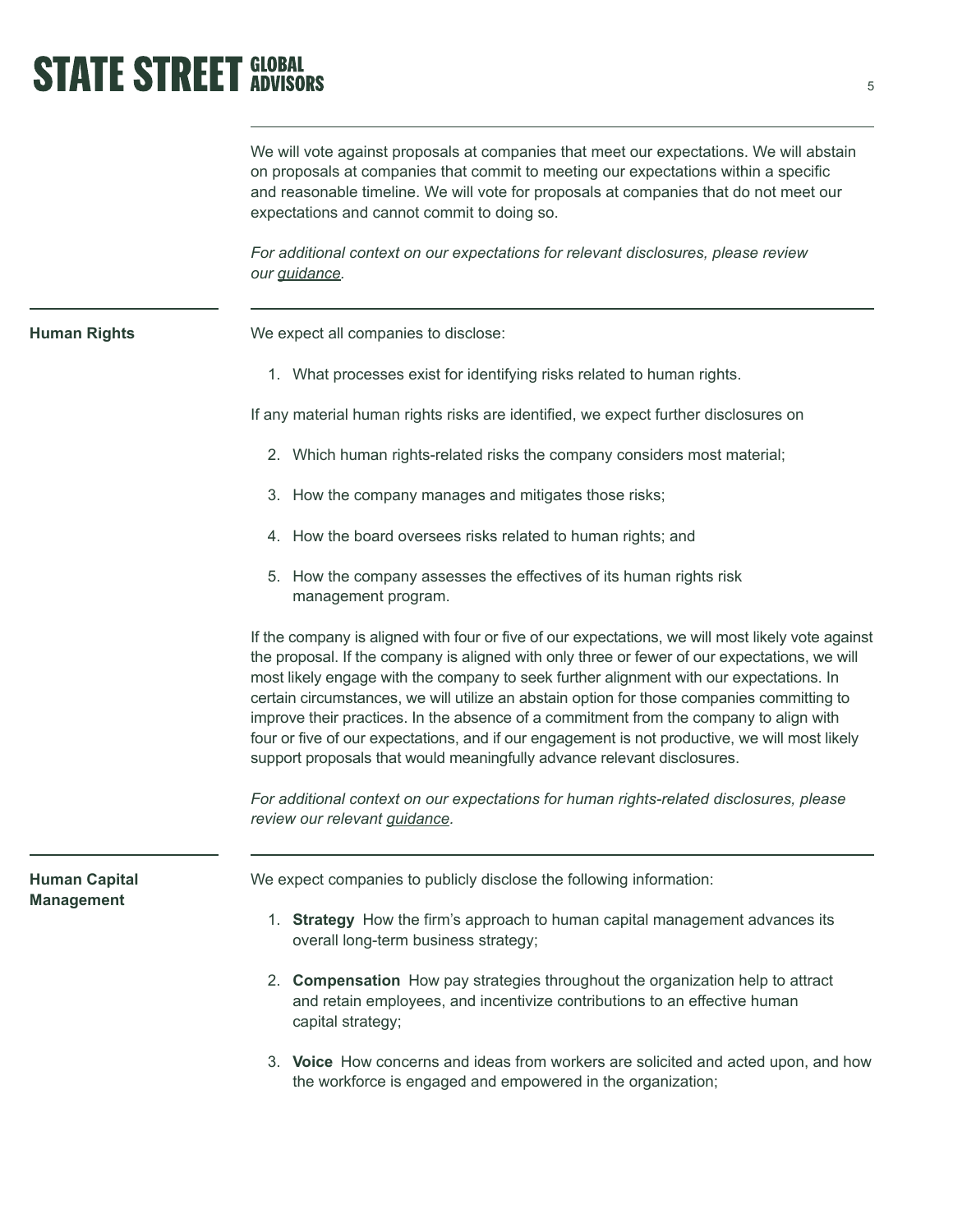#### **STATE STREET GLOBAL STATE STREET GLOBAL**

|                                | 4. Diversity, equity, & inclusion How the organization prioritizes diversity, equity, and<br>inclusion (see our complementary Guidance on Diversity Disclosures & Practices for<br>additional context); and                                                                                                                                                                                                                                                                                                                                                                                                                                                        |
|--------------------------------|--------------------------------------------------------------------------------------------------------------------------------------------------------------------------------------------------------------------------------------------------------------------------------------------------------------------------------------------------------------------------------------------------------------------------------------------------------------------------------------------------------------------------------------------------------------------------------------------------------------------------------------------------------------------|
|                                | 5. Board oversight How the board oversees human capital-related risks<br>and opportunities.                                                                                                                                                                                                                                                                                                                                                                                                                                                                                                                                                                        |
|                                | If the company is aligned with four or five of our expectations, we will most likely vote against<br>the proposal. If the company is aligned with only three or fewer of our expectations, we will<br>most likely engage with the company to seek further alignment with our expectations. In<br>certain circumstances, we will utilize an abstain option for those companies committing to<br>improve their practices. In the absence of a commitment from the company to align with<br>four or five of our expectations, and if our engagement is not productive, we will most likely<br>support proposals that would meaningfully advance relevant disclosures. |
|                                | For additional context on our expectations for human capital management-related<br>disclosures, please review our relevant guidance.                                                                                                                                                                                                                                                                                                                                                                                                                                                                                                                               |
| <b>Political Contributions</b> | State Street Global Advisors expects investee companies to disclose the following<br>information regarding political contributions not only through mandated filings, but also on<br>the company's own website or corporate responsibility reporting:                                                                                                                                                                                                                                                                                                                                                                                                              |
|                                | • All contributions, no matter the dollar value, made by the company, its subsidiaries,<br>and/or affiliated Political Action Committees (PACs) to individual candidates, PACs,<br>and other political organizations at the state and federal levels in the US; and                                                                                                                                                                                                                                                                                                                                                                                                |
|                                | • The role of the board in oversight of political contributions.                                                                                                                                                                                                                                                                                                                                                                                                                                                                                                                                                                                                   |
|                                | This expectation will factor into our analysis of relevant shareholder proposals.                                                                                                                                                                                                                                                                                                                                                                                                                                                                                                                                                                                  |
|                                | For additional context on our expectations for relevant disclosures, please review<br>our <i>guidance</i> .                                                                                                                                                                                                                                                                                                                                                                                                                                                                                                                                                        |
| Lobbying                       | When reviewing relevant proposals, we will consider whether a company has disclosed<br>the following information:                                                                                                                                                                                                                                                                                                                                                                                                                                                                                                                                                  |
|                                | • Membership in US trade associations (to which payments are above \$50,000 per<br>year); and                                                                                                                                                                                                                                                                                                                                                                                                                                                                                                                                                                      |

• The role of the board in overseeing lobbying activities.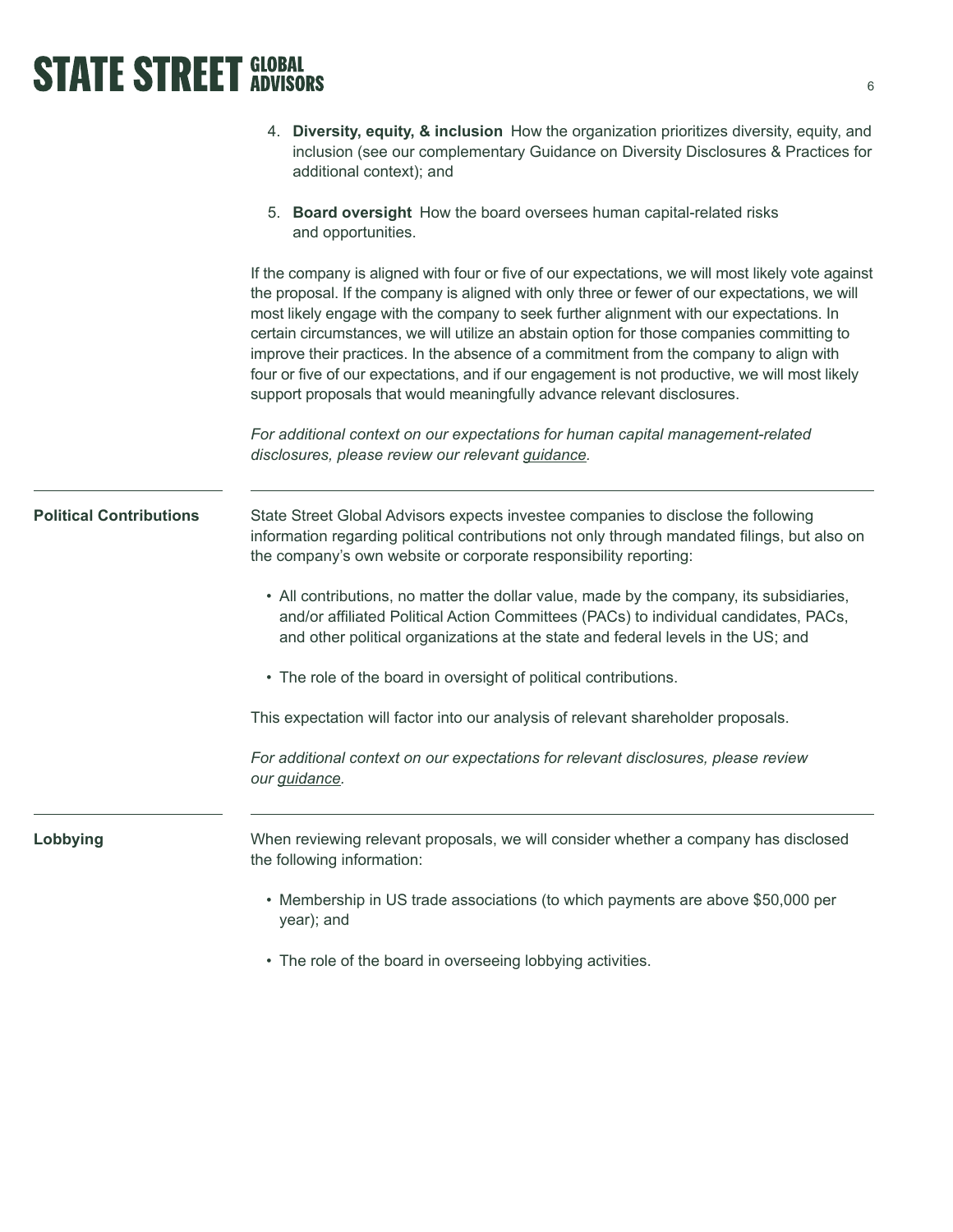### **STATE STREET GLOBAL STATE STREET GLOBAL**

**Trade Association Alignment**

State Street Global Advisors evaluates the following when considering relevant proposals:

- The board's role in overseeing the company's participation in the political process in the US, including membership in trade associations;
- Whether the company regularly performs a gap analysis of its stated positions on relevant environmental and/or social issues versus those of its trade associations;
- Whether the company disclosed a list of its trade association memberships.

Other topics will be analyzed on a case-by-case basis. For more information on how we approach environmental and social shareholder proposals, please review our Global Proxy [Voting and Engagement Guidelines for Environmental and Social Issues](https://www.ssga.com/library-content/pdfs/ic/global-Proxy-Voting-and-engagement-guidelines-es-issues.pdf).